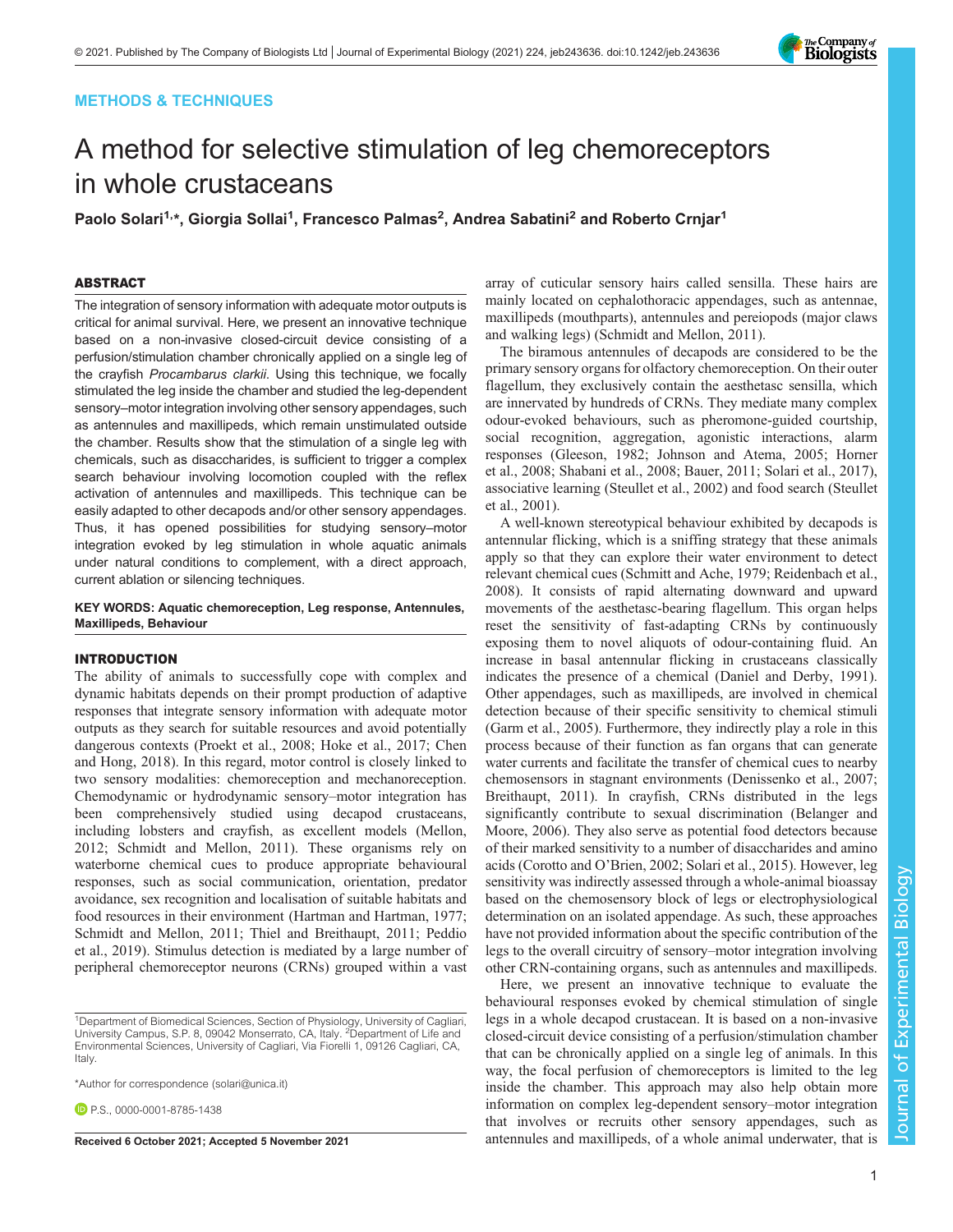<span id="page-1-0"></span>under natural environmental conditions. Although this technique has been developed on the red swamp crayfish Procambarus clarkii, it can be easily adapted to other marine or freshwater decapods and even other sensory appendages.

## MATERIALS AND METHODS

### Animal collection and rearing conditions

Wild intermoult adult red swamp crayfish Procambarus clarkii (Girard 1852) of both sexes (35–40 mm in carapace length) were collected using a backpack electrofishing unit (5.2–2.8 A, 230–400 V and 1300 W) in the Molentargius-Saline Regional Natural Park (Southern Sardinia, Italy) during the spring season in 2019. The crayfish were kept in Plexiglass<sup>®</sup> tanks (100 cm long, 50 cm wide and 20 cm deep) containing 60 litres of aerated and bio-conditioned (Aquasafe, Tetra, Melle, Germany) tap water at  $22-23$ °C in a 16 h:8 h light:dark photoperiodic regime and fed with lettuce, squid or a highly appetitive commercial pellet food (Shrimps Natural, SERA, Heinsberg, Germany) three times a week. Uneaten food was removed within 1 h of delivery. The crayfish were not fed for 48 h preceding the experiment to prevent the potential adaptation of their CRNs to food odours. Individuals were kept separated to avoid the reciprocal exposure of males and females and prevent attacks or cannibalism. All applicable international, national and/or institutional guidelines for the care and use of animals were followed.

# Design and application of the device for the perfusion/stimulation of single crayfish legs

A closed-circuit device consisting of a chamber that could be applied chronically on the leg and thus induce exclusive perfusion and stimulation was developed to chemically stimulate the chemoreceptors from only one crayfish leg at a time (Fig. 1). The crayfish were removed from their tanks and immobilised dorsal side up on a rigid support by using Velcro® strips to expose the selected leg for the device application. The perfusion/stimulation chamber was composed of a segment of a flexible silicone tube for aquaristic use (AH 50-400 Air Pump Hose, Tetra, Melle, Germany; diameter 4/6 mm inside/outside and a suitable length of typically 2.5–3 cm) applied on the leg and closely fitted to its two distal-most segments, the propodus (comprising a movable finger, i.e. the dactyl) and the carpus (Fig. 1A) with their chemosensillar populations. With the aid of a stereomicroscope (Stemi 2000-C, Zeiss, Oberkochen, Germany), two more thin flexible silicon tubes (code 289201300, Carlo Erba, Milan, Italy; inside/outside diameter: 0.5/1.3 mm) running parallel to the merus were inserted into the chamber throughout its proximal end (Fig. 1B). The chamber and the two flexible tubes were secured onto the carpus by using 5 min epoxy resin (Devcon®). The distal end of the chamber was left open for the continuous hydration of the distal tip of the leg, but it was closed during the experiments with a removable male Luer Lock cap from a standard infusion set (Pentaven Scalp Vein Set, Pentaferte, Ferrara, Italy) to ensure a closed circuit for the exclusive perfusion/ stimulation of the CRNs housed in the leg inside the chamber (hereafter referred to as the intubated leg). The two thin tubes were previously cut at a suitable length (typically 10–11 cm) so that they opened within the chamber at the distal and the proximal ends of the leg propodus. They guaranteed continuous perfusion in the entire portion of the intubated leg by acting as the inflow and outflow terminals through which water and chemical stimuli could be respectively delivered into and removed from the chamber. The two thin silicone tubes were further secured to the merus and the carapace surface by using cyanoacrylate glue (Loctite, Super Attak





Fig. 1. Design and application of the device for the perfusion/stimulation of single crayfish legs used in this study. (A) A second pereiopod showing the different segments. (B) The closed-circuit device consisting of a perfusion/ stimulation chamber (left) for the intubation of the leg and two flexible silicon tubes for the delivery (inflow) and removal (outflow) of water or chemicals with the fittings to be connected to the perfusion and waste collection systems. (C) Whole crayfish with the device (arrow) applied on the leg, with the tubes secured on the carapace and the fittings connected to the perfusion system during the supply of a green liquid. Ch, cheliped; a, antenna; A-lf and A-mf, lateral and medial flagella of antennules, respectively.

Power Flex) and were connected to suitable fittings, consisting of the terminal female Luer Lock PVC fittings from the abovementioned infusion set (Fig. 1C).

Through these fittings, during the experiments the inflow and the outflow terminals could be respectively connected, by way of male Luer Lock fittings (code 13160-100, WPI, Friedberg, Germany) and Tygon® tubing (code T3601-13, Saint-Gobain; inside/outside diameter: 0.8/2.4 mm) to the perfusion system for stimulus delivery (tube length of ∼30 cm) and to the wastewater collection system (tube length of ∼100 cm). The latter system consisted of a 1 liter plastic bottle placed below the experimental station, where wastewaters and chemicals coming from the device could be collected.

After the device was applied (application procedures lasted  $\sim$ 25–30 min), the crayfish were placed into a dry container, and the glue was cured for 1 h before the crayfish were returned to their holding tanks. Chelipeds of treated animals were always kept banded with Parafilm® (Sigma-Aldrich, Milan, Italy) strips to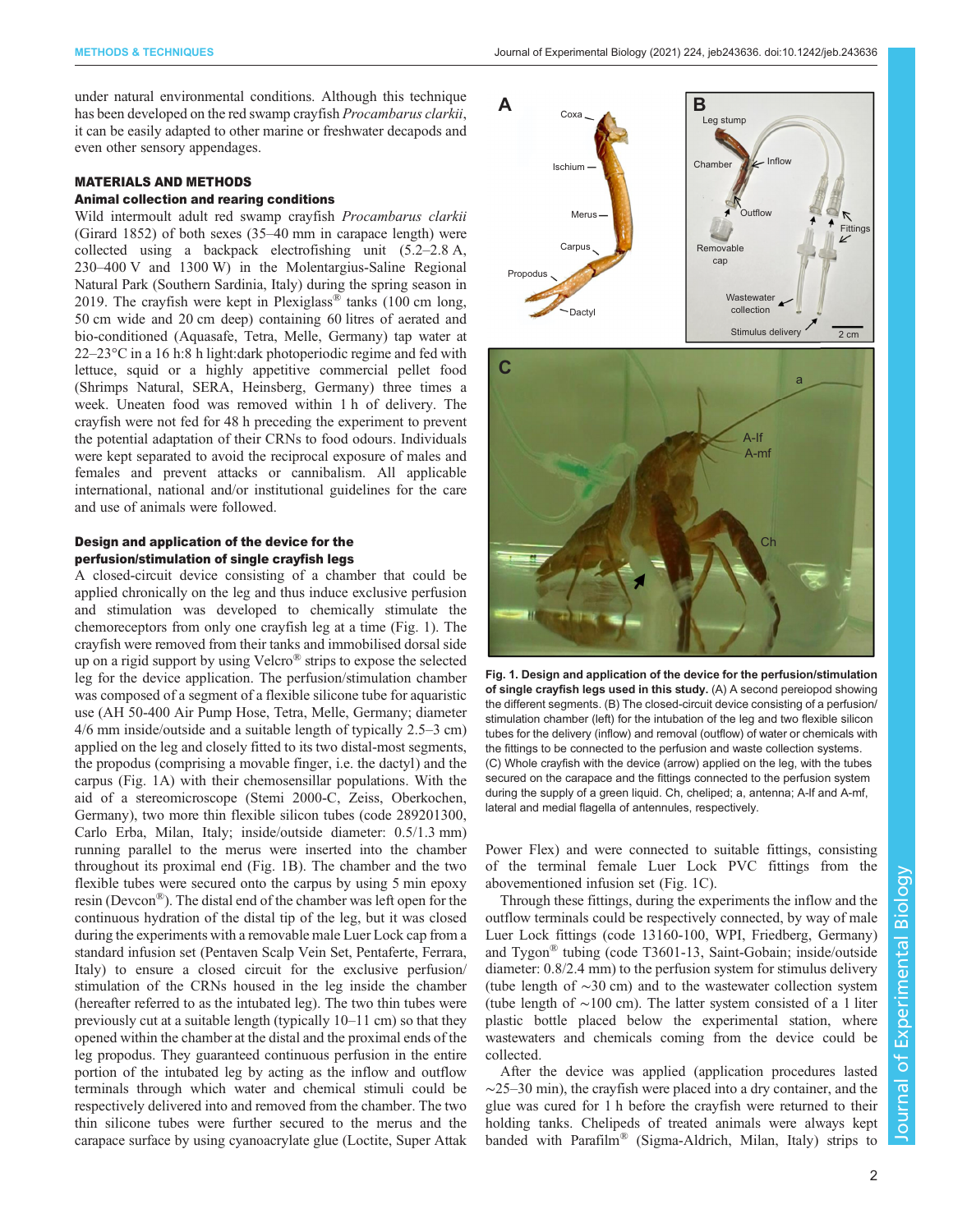prevent them from removing the device or cutting the thin tubes connected to it. Even if the actual level of disturbance caused by the device to the animals could not be exactly quantified, from a visual analysis the treated animals appeared to be able to walk, move, eat and exhibit other basic behaviours such as grooming, regardless of the device presence. None of the treated animals took off the device during the experimental time. All these aspects may therefore be considered as advantages of this device, the only drawback consisting of its loss when the crayfish moults.

After leg intubation, the crayfish were acclimated for at least 3 days before they were used in the experiments. Only the second/ right pereiopod was intubated and utilised throughout this study. Dye tests were performed to verify the effectiveness of the closedcircuit perfusion/stimulation device [\(Movie 1\)](http://movie.biologists.com/video/10.1242/jeb.243636/video-1). At the end of the experiments, the device fittings were unplugged from the perfusion system, and the crayfish were transferred to the holding tank.

#### Stimulation and supply protocol

The crayfish were individually exposed to the test compounds in Plexiglass<sup>®</sup> tanks (20 cm long×15 cm wide×10 cm deep) containing ∼2 litres of tap water (22–23°C). At the beginning of each experiment, the perfusion/stimulation device was connected to a peristaltic pump (Minipuls Evolution, Gilson, Milan, Italy) operating at a flow rate of 5 ml min−<sup>1</sup> and ensuring the hydrostatic pressure for the flow of fluids throughout the whole circuit, up to the wastewater collection system.

The crayfish were then allowed to acclimatise until they became motionless, which typically occurred within 15 min. Aliquots of the stimuli were administered by switching the perfusion/stimulation system from tap water to a different reservoir, and each crayfish was given 1 min to respond, which began from the time the stimulus entered the perfusion/stimulation chamber. A recovery interval of 3 min was set between two successive stimulations to minimise adaptation effects.

Trehalose, maltose and cellobiose (Sigma-Aldrich, Milan, Italy), which are disaccharides commonly known to elicit responses from the leg CRNs of P. clarkii [\(Corotto and O](#page-4-0)'Brien, 2002; [Solari et al.,](#page-5-0) [2015](#page-5-0), [2018\)](#page-5-0), were used as stimuli. They were dissolved in tap water at 10−<sup>1</sup> mol l−<sup>1</sup> , frozen and stored as stock solutions. On the day of the experiments, the stock solutions were thawed and serially diluted in tap water to obtain three different concentrations:  $10^{-5}$ ,  $10^{-3}$  and  $10^{-1}$  mol  $1^{-1}$ , which were supplied at increasing concentrations. The experiments at each sugar concentration were performed on 14 crayfish.

Before stimulation, the response of each crayfish to the same aliquot of tap water (blank, negative control) was monitored [\(Movie 2](http://movie.biologists.com/video/10.1242/jeb.243636/video-2)). At the end of each stimulation series, a food extract was tested as a positive control ([Movie 3\)](http://movie.biologists.com/video/10.1242/jeb.243636/video-3), and the crayfish that did not respond to the food were excluded from data analysis. The food extract was prepared as follows: the same commercial pellet food used for rearing crayfish was finely hashed and suspended (10 mg ml<sup>-1</sup>) in tap water, vortexed for 3 min at 30 Hz (TecnoKartell TK3S, Kartell, Milan, Italy) and centrifuged for another 2 min at 10,000 rpm (Minispin, Eppendorf, Hamburg, Germany). The supernatant was then filtered, frozen and stored until it was used for stimulation.

Trials were video recorded for later analysis by using a Samsung SMX-F34 (Samsung, Seoul, Korea) colour digital camera mounted above the test tank. Video recordings were analysed by an independent observer blinded to the experimental treatment.

Behavioural responses were determined by measuring a threelevel ranking score partly in accordance with the methods of [Kreider](#page-5-0) [and Watts \(1998\)](#page-5-0) and [Solari et al. \(2015\)](#page-5-0): (1) the duration of the movement of the walking legs (s min−<sup>1</sup> ), (2) the rate of antennular flicking (flicks min−<sup>1</sup> ) and (3) the duration of the movement of maxillipeds (s min<sup>-1</sup>).

#### Statistical analysis

Data are expressed as means±s.e.m. They did not conform to normal distribution (Kolmogorov–Smirnov test for goodness of fit) and non-parametric statistics were therefore used. For each of the three appendage types (leg, maxilliped or antennule), significant response differences between consecutive stimulus concentrations and between each stimulus concentration and the relative blank or food controls were calculated using the Wilcoxon matched-pair signed-rank test. The Spearman rank test was used for correlation analysis in the responses of the different appendage types. All statistical analyses were carried out by using the Prism program (GraphPad Software, San Diego, CA, USA).  $P<0.05$  was considered significant.

#### RESULTS AND DISCUSSION

In the present study, we implemented a new technique for evaluation of the behavioural responses evoked by chemical stimulation of single legs in a decapod crustacean, the freshwater red swamp crayfish P. clarkii, whilst keeping the whole animal and the stimulus in their natural environment, underwater. This technique is based on a non-invasive, chronic, closed-circuit device consisting of a perfusion/stimulation chamber successfully applied on a single leg of the crayfish. This device guarantees a reliable and focal perfusion coupled with chemical stimulation of the chemoreceptors from the intubated leg, whilst all other sensory appendages/organs of the animal remained unstimulated ([Fig. 1](#page-1-0)). This experimental approach also provides evidence of the existence of a reflex activation of antennules and maxillipeds in the leg-dependent sensory–motor circuitry.

Currently, the sensitivity profiles of CRNs from different appendage types in whole-animal bioassays are assessed through indirect approaches, which mainly involve ablation or experimental silencing of selected appendages (for a review, see [Schmidt and](#page-5-0) [Mellon, 2011](#page-5-0)). Therefore, the proposed technique is innovative.

#### Response of a single leg to chemical stimulation

After being acclimated in the experimental tank, the leg-intubated crayfish became nearly motionless. In the absence of chemical stimulation, they displayed only a basal level of antennular flicking or grooming activity. However, the focal stimulation of the single leg with the highest concentration  $(10^{-1} \text{ mol } 1^{-1})$  of trehalose, cellobiose and maltose evoked a stereotyped response initially characterised by the oscillatory movements of the stimulated leg [\(Fig. 2\)](#page-3-0). This response was immediately followed by the movements of the other unstimulated legs that were outside the perfusion/ stimulation device and then culminated in a prolonged locomotory phase of the animal within the experimental arena. The duration of leg movements elicited by trehalose  $(44.1 \pm 5.2 \text{ s min}^{-1})$ , maltose  $(41.4\pm4.0 \text{ s min}^{-1})$  and cellobiose  $(23.7\pm5.9 \text{ s min}^{-1})$  at 10−<sup>1</sup> mol l−<sup>1</sup> was significantly longer than that of the blank control (2.21±1.31 s min−<sup>1</sup> ). In the case of trehalose and maltose, the level of leg activation was even comparable with that triggered by food (42.4±3.9 s min−<sup>1</sup> ), which is a highly appetitive and stimulating compound for crayfish and thus selected as a known responsiveness control. Conversely, none of the tested sugars evoked any significant responses when they were focally supplied to the leg at the two lower concentrations  $(10^{-3}$  and  $10^{-5}$  mol  $1^{-1}$ ). Previous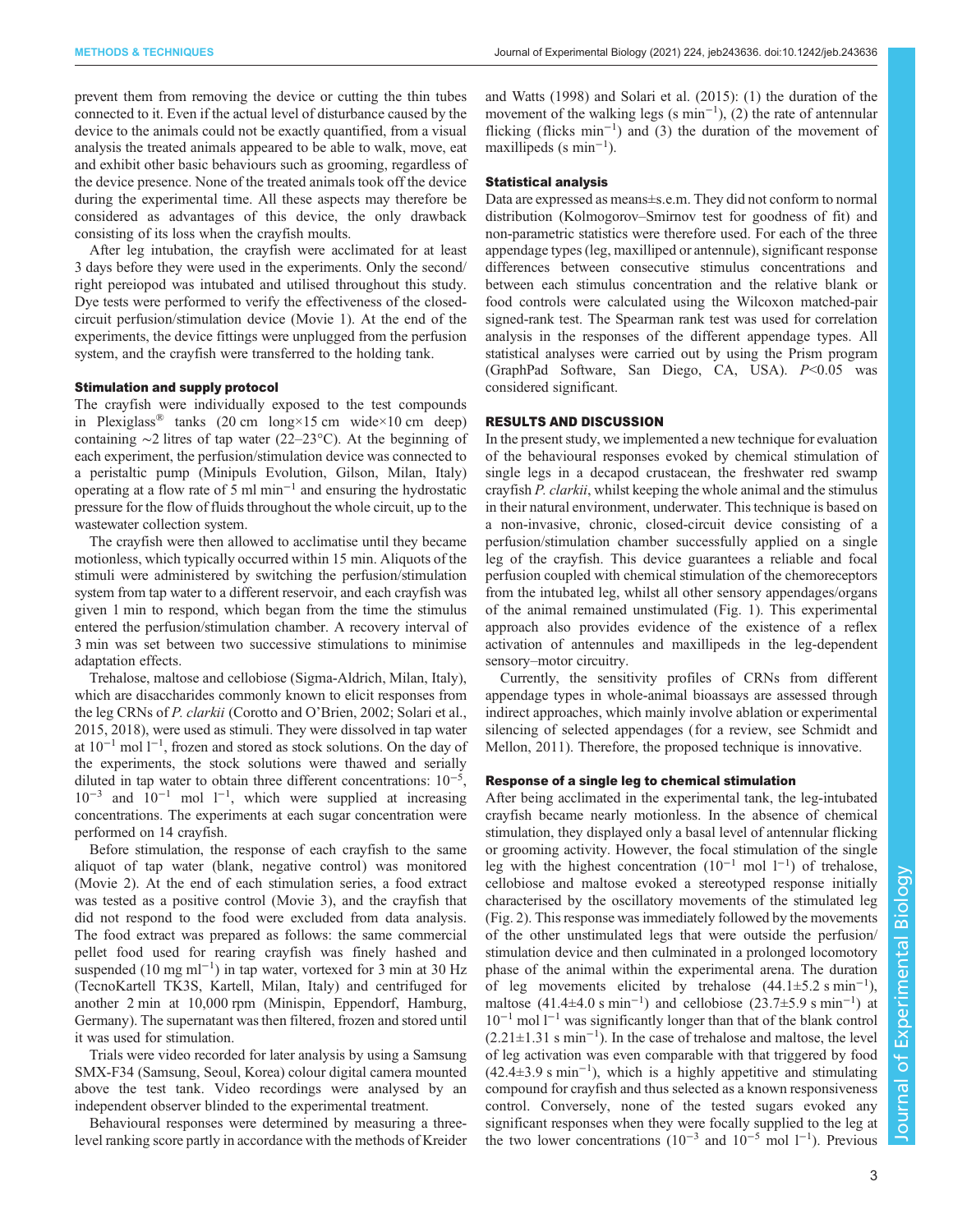<span id="page-3-0"></span>

electrophysiological experiments on dissected legs and behavioural trials on whole animals showed that the legs of this crayfish species are markedly sensitive to trehalose, cellobiose and maltose ([Corotto](#page-4-0) and O'[Brien, 2002; Corotto et al., 2007](#page-4-0); [Solari et al., 2015\)](#page-5-0). In behavioural trials, disaccharides were effective even at lower concentrations, consistent with the fact that they were supplied in order to stimulate the whole crayfish or all the legs and not just one of them as in the present study.

Here, we disregard the actual contribution of each leg to the overall detection of a given compound, or whether all the legs may contribute to the same extent. Our results show that chemical detection by a single crayfish leg is sufficient to start searching behaviour although an increase in the number of the legs included in the detection likely enhances the overall sensitivity and thus reduces the threshold to evoke a behavioural response. Previous studies involving chemosensory blocking procedures reported that the major chelae and the first walking legs of male crayfish participate in sexual discrimination and female odour recognition [\(Belanger](#page-4-0) [and Moore, 2006\)](#page-4-0). To date, our technique is the first to be used for investigating the behavioural responses evoked by chemical stimulation of single legs of whole crayfish within their natural environment taking advantage of a direct stimulatory approach.

Under this experimental condition, crayfish exhibited a locomotor phase characterized by the lack of any precise orientation and quite different from the stereotyped sniffing and well-oriented search strategy that they use when they track a



three-dimensional plume of odour, which spreads underwater under natural conditions [\(Moore and Grills, 1999](#page-5-0); [Steele et al., 1999](#page-5-0); [Palmas et al., 2019](#page-5-0)).

## Reflex activation of antennules and maxillipeds coupled with leg stimulation

In addition to the activating movements of all pereiopods leading to crayfish locomotion, a reflex response of maxillipeds and antennules that were not intubated was produced by the focal stimulations of the single legs with the tested sugars. As shown in Fig. 3A, all the disaccharides at the highest tested concentration evoked a reflex activity of maxillipeds (40.8±5.3, 34.7±6.5 and 22.9±6.3 s min−<sup>1</sup> for trehalose, maltose and cellobiose, respectively). This activity was significantly longer than that observed after the blank stimulation of the leg  $(2.2 \pm 1.3 \text{ s min}^{-1})$ . The response of maxillipeds to trehalose and maltose was comparable with that observed in leg stimulation using food (40.6±5.4 s min−<sup>1</sup> ). Interestingly, the Spearman rank test showed that the maxilliped reflex activity was positively correlated with the leg response to all the tested sugars (Spearman  $r_s$ =0.81, 0.77 and 0.85 for trehalose, maltose and cellobiose, respectively; P<0.0001 in all cases).

Even if the maxillipeds of other crustaceans, such as lobsters, were not specifically tested with these disaccharides, these sensory appendages are known to contain chemosensory neurons that are mainly tuned to a number of nitrogen-containing compounds with



Fig. 3. Maxilliped movements and antennular flicking during stimulation with increasing concentrations of trehalose, maltose and cellobiose. Crayfish were supplied with the device for the perfusion/stimulation of a single leg, and (A) movements of maxillipeds and (B) flicks of antennules were determined over a 1 min interval and compared with those of the blank (B) and food (F) controls (right). Values are means±s.e.m. (vertical bars) from 14 crayfish. For each tested sugar, \* indicates responses significantly different from those at the next lower concentrations, whilst B and F denote significant differences compared with blank and food controls, respectively (P<0.05, Wilcoxon matched-pair signed-rank test).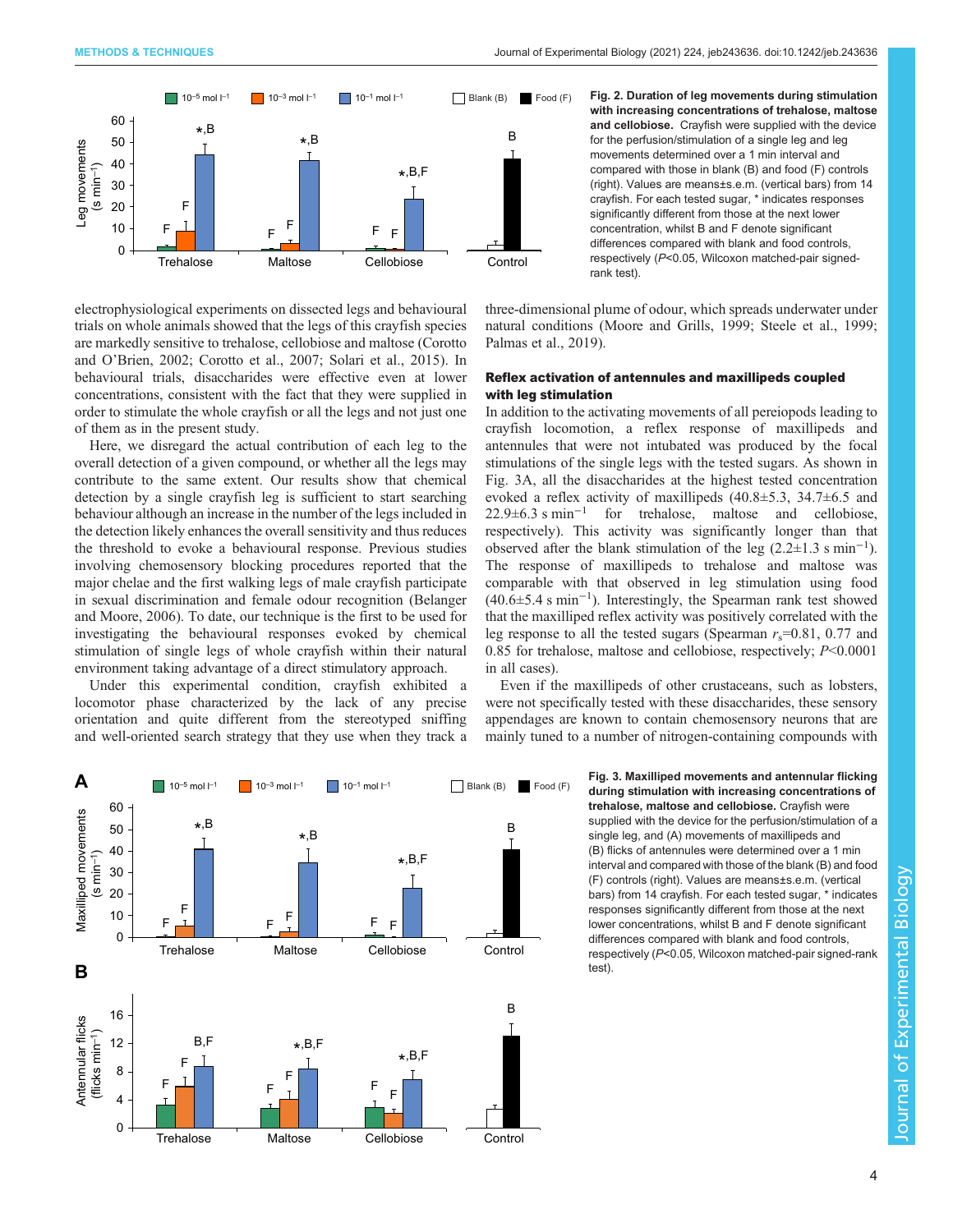<span id="page-4-0"></span>low molecular weight, such as amino acids, and other feeding stimulants, including amines, nucleotides and peptides (Corotto et al., 1992; Garm et al., 2005). These compounds are usually present in the tissues of lobster prey and considered good indicators of high-quality food according to their carnivorous habits ([Zimmer-](#page-5-0)[Faust, 1993](#page-5-0); [Schmidt and Mellon, 2011](#page-5-0)). Maxillipeds are also indirectly involved in chemical detection because of their role as fan organs that may generate water currents; consequently, they facilitate the transfer of chemical cues to nearby chemosensors under stagnant conditions (Denissenko et al., 2007; Breithaupt, 2011). These organs are strategically located below the frontal sensory organs, including antennules, which are considered the main chemoreceptive organ of decapod crustaceans ([Schmidt and](#page-5-0) [Mellon, 2011](#page-5-0)). Therefore, the reflexive movement of maxillipeds triggered by the leg detection of stimulants may enhance the overall chemosensory performance of the animal in terms of increased chance of encountering chemical stimuli.

Focal leg stimulation with our device also induced the reflex activation of antennules [\(Fig. 3B](#page-3-0)). Their flicking activity stimulated by the highest concentrations of trehalose  $(8.8 \pm 1.5 \text{ flicks min}^{-1})$ , maltose (8.4±1.5 flicks min<sup>-1</sup>) and cellobiose (6.9±1.3 flicks min<sup>-1</sup>) was significantly higher than that triggered by the blank control  $(2.0 \pm 1.3 \text{ flicks min}^{-1})$ . Unlike the response of maxillipeds, the reflex response of antennules was lower than that evoked by the focal stimulation of the leg with food  $(13.1 \pm 1.8 \text{ flicks min}^{-1})$  as if the threshold of the antennules towards these stimulants was higher than that of maxillipeds. In all the tested sugars, reflex antennular flicking was positively correlated with movement of the leg (Spearman  $r_s$ =0.68, 0.58 and 0.52 for trehalose, maltose and cellobiose, respectively; P<0.0001 for trehalose and maltose,  $P=0.0004$  for cellobiose).

The flicking rate in crustaceans is considered an indicator of chemical detection ([Schmitt and Ache, 1979;](#page-5-0) Daniel and Derby, 1991). Therefore, the leg-dependent reflex activation of antennular flicking, similarly to maxilliped activation, may be crucial to enhance the chances of antennules to enter relevant trails of chemical cues. Consequently, they provide animals with a better sampling of their environment and directionality in search strategies. Crustaceans use parallel chemosensory pathways characterised by unimodal chemo- and bimodal chemo-/mechanosensory sensillar populations on mouthparts, antennae, antennules and legs, which are also characterised by functional redundancy [\(Steullet et al., 2001, 2002;](#page-5-0) Harzsch and Krieger, 2018). Ultimately, multiple detection by similar and different sensory appendages and their cross-recruitment may help create three-dimensional maps of the chemical environment for the prompt detection of a chemtrail and its source.

With the development of our technique for focal leg stimulation in crayfish, sensory–motor integration in decapods and other crustaceans may be further explored. Even if our technique was developed on *P. clarkii*, it could be easily adapted for use in other decapods larger than a few centimetres and other sensory appendages. As such, whole, intact animals may be comprehensively investigated. In principle, our technique could also be used to investigate the sensitivity of other sensory systems such as thermo-, mechano-, pH-, osmo-receptors, etc., provided that the chemical/physical stimulus of interest can be supplied under perfusion.

This technique should be used to complement other existing methods based on ablation or silencing of sensory appendages, not replace them. Thus, direct evidence of specific sensitivity in single appendages can be obtained, and sensory–motor integration

amongst them can be evaluated. In further studies, this technique may be improved by applying two parallel devices onto two different legs or appendages to examine combined agonistic (stimuli with the same signs, i.e. both attractive and repulsive) or antagonistic (stimuli with opposite signs, i.e. one attractive and one repulsive) sensory inputs.

#### Acknowledgements

The authors thank Dr Marco Melis, Department of Biomedical Sciences, University of Cagliari, for his helpful cooperation and technical support in the experimental part of the study.

#### Competing interests

The authors declare no competing or financial interests.

#### Author contributions

Conceptualization: P.S., A.S., R.C.; Methodology: P.S., A.S., R.C.; Validation: P.S., G.S., F.P., A.S., R.C.; Formal analysis: P.S., G.S., F.P.; Investigation: P.S.; Resources: P.S., R.C.; Data curation: P.S., G.S., F.P.; Writing - original draft: P.S.; Writing - review & editing: P.S., G.S., F.P., A.S., R.C.; Visualization: P.S., R.C.; Supervision: P.S., R.C.; Project administration: P.S., R.C.; Funding acquisition: P.S., A.S.

#### Funding

This research was partially supported by the Fondazione CON IL SUD, Italy (2015- 0065).

#### References

- Bauer, R. T. (2011). Chemical communication in decapod shrimps: the influence of mating and social systems on the relative importance of olfactory and contact pheromones. In Chemical Communication in Crustaceans (ed. T. Breithaupt and M. Thiel), pp. 277-296 New York, Springer.
- Belanger, R. M. and Moore, P. A. [\(2006\). The use of the major chelae by](https://doi.org/10.1163/156853906777791342) reproductive male crayfish (Orconectes rusticus[\) for discrimination of female](https://doi.org/10.1163/156853906777791342) odours. Behaviour 143[, 713-731. doi:10.1163/156853906777791342](https://doi.org/10.1163/156853906777791342)
- Breithaupt, T. (2011). Chemical communication in crayfish. In Chemical Communication in Crustaceans (ed. T. Breithaupt and M. Thiel), pp. 257-276. New York, Springer.
- Chen, P. and Hong, W. [\(2018\). Neural circuit mechanisms of social behavior.](https://doi.org/10.1016/j.neuron.2018.02.026) Neuron 98[, 16-30. doi:10.1016/j.neuron.2018.02.026](https://doi.org/10.1016/j.neuron.2018.02.026)
- Corotto, F. S. and O'Brien, M. R. [\(2002\). Chemosensory stimuli for the walking legs](https://doi.org/10.1023/A:1016273431866) of the crayfish Procambarus clarkii. J. Chem. Ecol. 28[, 1117-1130. doi:10.1023/](https://doi.org/10.1023/A:1016273431866) [A:1016273431866](https://doi.org/10.1023/A:1016273431866)
- Corotto, F., Voigt, R. and Atema, J. [\(1992\). Spectral tuning of chemoreceptor cells](https://doi.org/10.2307/1542022) [of the third maxilliped of the lobster,](https://doi.org/10.2307/1542022) Homarus americanus. Biol. Bull. 183, [456-462. doi:10.2307/1542022](https://doi.org/10.2307/1542022)
- [Corotto, F. S., McKelvey, M. J., Parvin, E. A., Rogers, J. L. and Williams, J. M.](https://doi.org/10.1651/S-2676.1) [\(2007\). Behavioral responses of the crayfish](https://doi.org/10.1651/S-2676.1) Procambarus clarkii to single chemosensory stimuli. J. Crustac. Biol. 27[, 24-29. doi:10.1651/S-2676.1](https://doi.org/10.1651/S-2676.1)
- Daniel, P. C. and Derby, C. D. [\(1991\). Mixture suppression in behavior: the](https://doi.org/10.1016/0031-9384(91)90285-V) [antennular flick response in the spiny lobster towards binary odorant mixtures.](https://doi.org/10.1016/0031-9384(91)90285-V) Physiol. Behav. 49[, 591-601. doi:10.1016/0031-9384\(91\)90285-V](https://doi.org/10.1016/0031-9384(91)90285-V)
- [Denissenko, P., Lukaschuk, S. and Breithaupt, T.](https://doi.org/10.1242/jeb.008664) (2007). The flow generated by [an active olfactory system of the red swamp crayfish.](https://doi.org/10.1242/jeb.008664) J. Exp. Biol. 210, 4083-4091. [doi:10.1242/jeb.008664](https://doi.org/10.1242/jeb.008664)
- [Garm, A., Shabani, S., Høeg, J. T. and Derby, C. D.](https://doi.org/10.1016/j.jembe.2004.08.016) (2005). Chemosensory [neurons in the mouthparts of the spiny lobsters](https://doi.org/10.1016/j.jembe.2004.08.016) Panulirus argus and Panulirus interruptus (Crustacea: Decapoda). [J. Exp. Mar. Biol. Ecol.](https://doi.org/10.1016/j.jembe.2004.08.016) 314, 175-186. [doi:10.1016/j.jembe.2004.08.016](https://doi.org/10.1016/j.jembe.2004.08.016)
- Gleeson, R. A. [\(1982\). Morphological and behavioral identification of the sensory](https://doi.org/10.2307/1541506) [structures mediating pheromone reception in the blue crab,](https://doi.org/10.2307/1541506) Callinectes sapidus. Biol. Bull. 163[, 162-171. doi:10.2307/1541506](https://doi.org/10.2307/1541506)
- Hartman, H. B. and Hartman, M. S. [\(1977\). The stimulation of filter feeding in the](https://doi.org/10.1016/0300-9629(77)90435-2) porcelain crab Petrolisthes cinctipes [Randall by amino acids and sugars.](https://doi.org/10.1016/0300-9629(77)90435-2) Comp. Biochem. Physiol. A Physiol. 56[, 19-22. doi:10.1016/0300-9629\(77\)90435-2](https://doi.org/10.1016/0300-9629(77)90435-2)
- Harzsch, S. and Krieger, J. [\(2018\). Crustacean olfactory systems: a comparative](https://doi.org/10.1016/j.pneurobio.2017.11.005) [review and a crustacean perspective on olfaction in insects.](https://doi.org/10.1016/j.pneurobio.2017.11.005) Prog. Neurobiol. 161, [23-60. doi:10.1016/j.pneurobio.2017.11.005](https://doi.org/10.1016/j.pneurobio.2017.11.005)
- Hoke, K. L., Hebets, E. A. and Shizuka, D. (2017). Neural circuitry for target selection and action selection in animal behavior. Integr. Comp. Biol. 57, 808-819.
- [Horner, A. J., Weissburg, M. J. and Derby, C. D.](https://doi.org/10.1007/s00359-007-0302-2) (2008). The olfactory pathway [mediates sheltering behavior of Caribbean spiny lobsters,](https://doi.org/10.1007/s00359-007-0302-2) Panulirus argus, to conspecific urine signals. J. Comp. Physiol. A 194[, 243-253. doi:10.1007/s00359-](https://doi.org/10.1007/s00359-007-0302-2) [007-0302-2](https://doi.org/10.1007/s00359-007-0302-2)